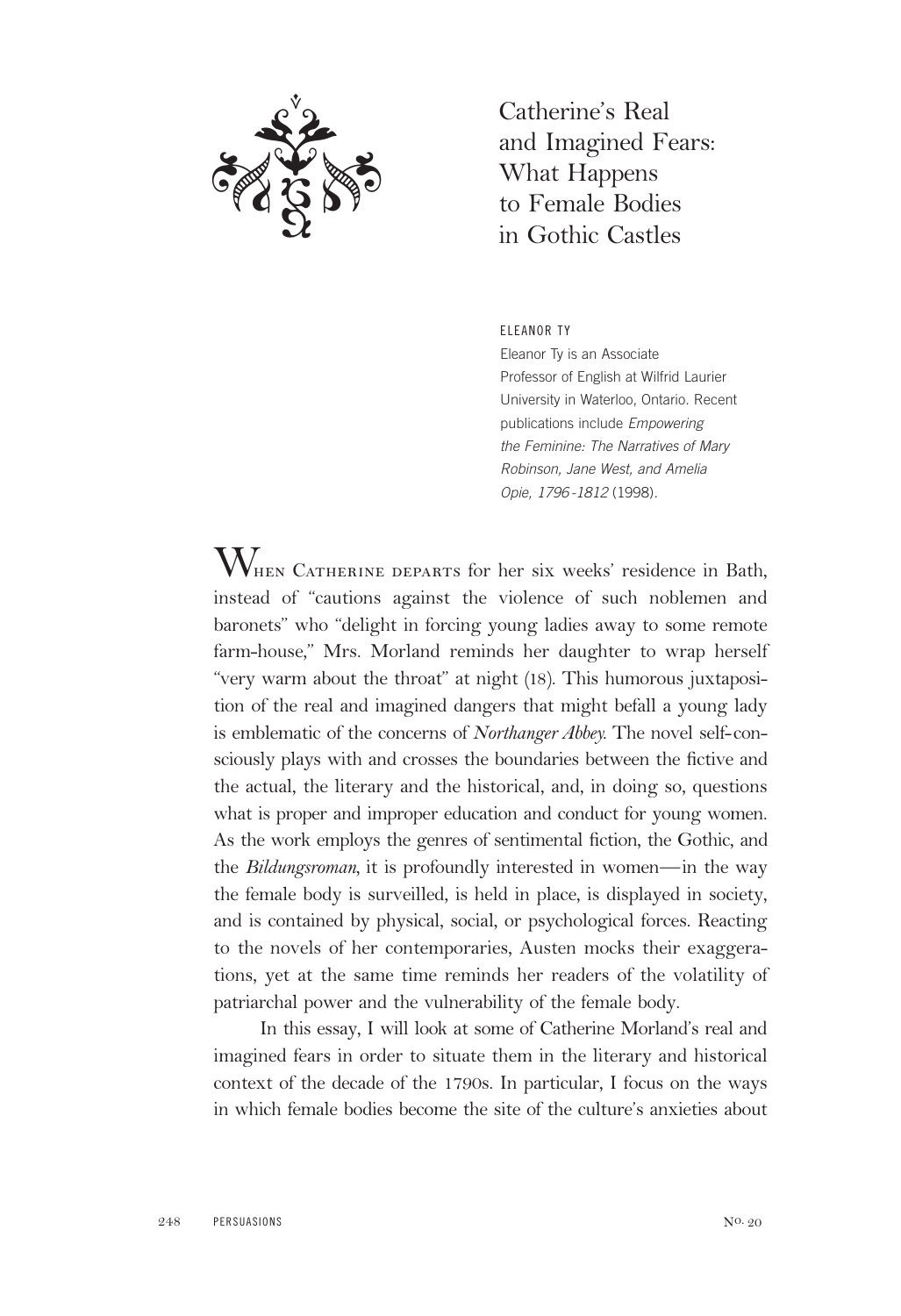the changing social, economic, political, and familial order during the decade after the French Revolution. Following the works of Marilyn Butler and Claudia Johnson, I argue that Jane Austen was intensely aware of the gendered political debates of the period, the so-called war of ideas that was raging between the conservatives and the radicals, the Jacobins and the anti-Jacobins. As a number of critics have already pointed out the obvious intertextual references to a work such as Ann Radcliffe's *The Mysteries of Udolpho,* which does seem to be one of the most obvious targets of Austen's parody, I will refer to a number of lesser-known works by female authors of the time. Novels such as Ann Radcliffe's *The Romance of the Forest* (1791), Elizabeth Inchbald's *A Simple Story* (1791), written at the beginning of the decade, and Mary Robinson's *The False Friend* (1799) and Mary Hays's *The Victim of Prejudice* (1799), published toward the close of the century, are all novels of education that use Gothic conventions to highlight the unstable and liminal position of women in patriarchal society.

One notices a change, however subtle, by the end of the eighteenth century. Compared to the novels published at the beginning of the decade, the later ones are darker in tone and reveal a stronger sense of urgency about women's condition. The excesses and bloodshed in France created a feeling of disenchantment among the radicals in England, and an overreaction to all things philosophical and revolutionary on the part of the conservatives. Commenced in the middle of the decade, Austen's novel situates itself rather squarely in the midst of these charged debates. While in *Northanger Abbey,* there is no overt reference to events in France, it is nevertheless a text that contributes to the controversy of the time. Austen does not refer directly to the above books by author or title, but they were current and popular in the 1790s. More likely than not, they would have been part of the literary repertoire of an avid reader such as Jane Austen, who would have reflected on some of the factious issues raised in the other Gothic novels.

What are some of the things that happen to female bodies in these Gothic or pseudo-Gothic novels? Demonstrating her familiarity with the conventions, the narrator mentions many of the stock scenes of the genre in passing. Catherine's journey to Bath, for instance, is accomplished "with suitable quietness and uneventful safety. Neither robbers nor tempests befriended them, nor one lucky overturn to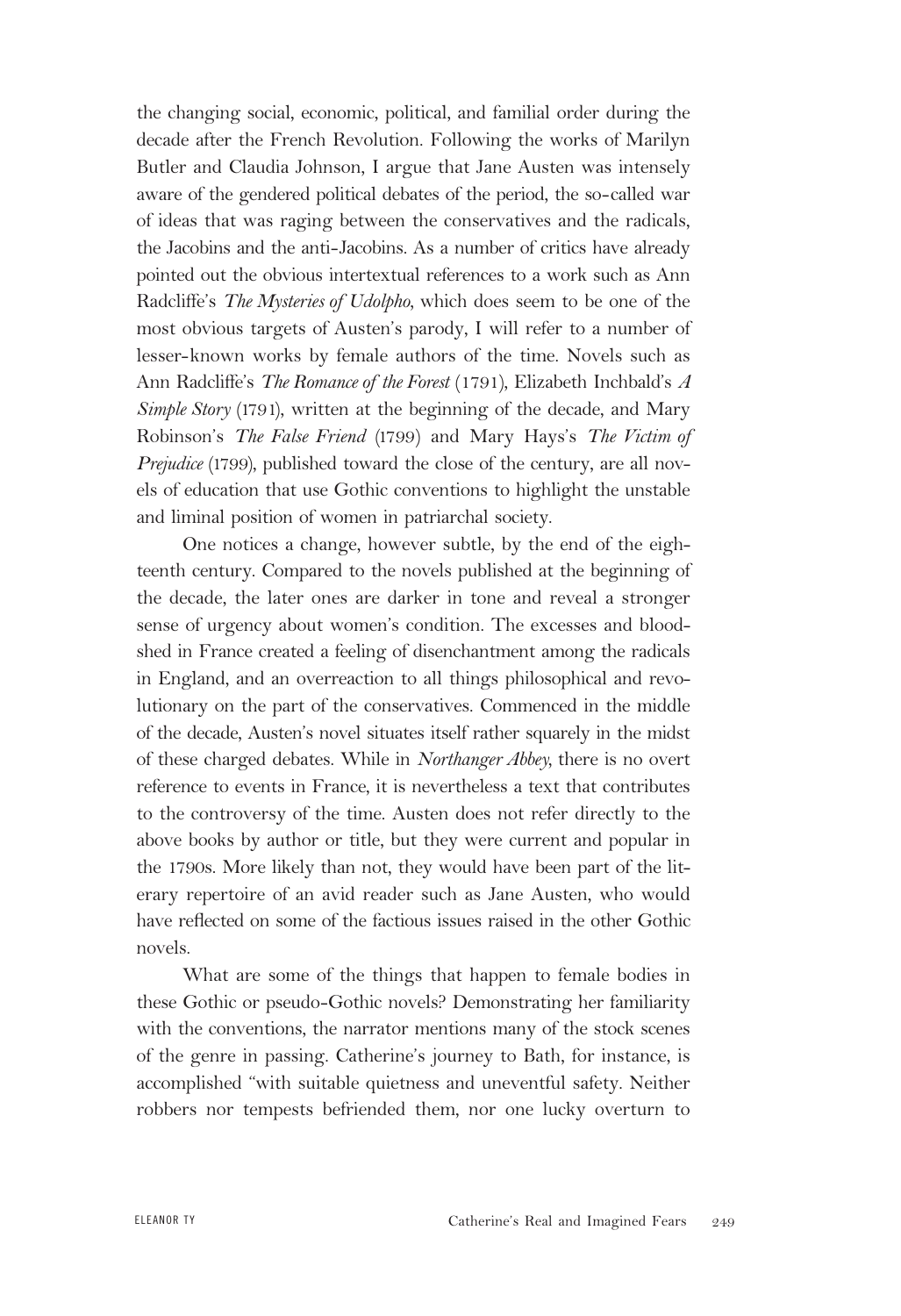introduce them to the hero" (19). Later, when Catherine meets Captain Tilney, the narrator reassures her readers that he presents no threat to her: "*He* cannot be the instigator of the three villains in horsemen's great coats, by whom she will hereafter be forced into a travelingchaise and four, which will drive off with incredible speed" (131). These passages refer to dangers heroines encounter while traveling, or to the possibility of being abducted by Gothic villains. Kidnapping and abduction occurred frequently in Gothic novels, and did so in all of the four novels I cited. These scenes function in the same way as newspaper accounts of rape do in our society today. In Sharon Marcus's words, they create "an identity politics which defines women by our violability" (387). Abduction or rape "is one of culture's many modes of feminizing women" (391). In *The Romance of the Forest*, young Adeline is taken against her will to the decadent palace of the Marquis de Montalt. Here amidst sumptuous opulence, enchanting music, and "fruits, ices, and liquors," the Marquis attempts to "solicit her love" (156,159). After persuading the Marquis to postpone his amorous intentions until the next day, Adeline escapes by jumping out of a window and is rescued by the man who later becomes her lover and husband.

A similarly fortuitous ending to a kidnapping incident occurs toward the end of Inchbald's *A Simple Story.* Here, Lord Margrave, who has been unsuccessfully courting the young Matilda, arranges for two of his servants to frighten the young woman out of her home by a false alarm of fire. Matilda is then carried off to Lord Margrave's house, which "was situated in the lonely part of a well-known forest, not more than twenty miles distant from London" (326). Lord Margrave's design was "to plead, to argue, to implore, nay even to threaten, long before he put his threats in force;—and…he reconciled—as most bad men can—what he had done, not only to the laws of humanity, but to the laws of honour" (325). Beauty in distress arouses Lord Margrave's desire, as Matilda's "distracted face, disheveled hair, and the whole of her forlorn appearance" made him unable to "resist the desire of fulfilling all her dreadful expectations" (328). This horror, however, is not carried out. The kidnapping becomes the means by which the author is able to effect a scene of reconciliation between Matilda and her estranged father, who had vowed not to have any dealings with her because of the infidelity of her mother some two decades ago. In both Radcliffe's and Inchald's early novels published in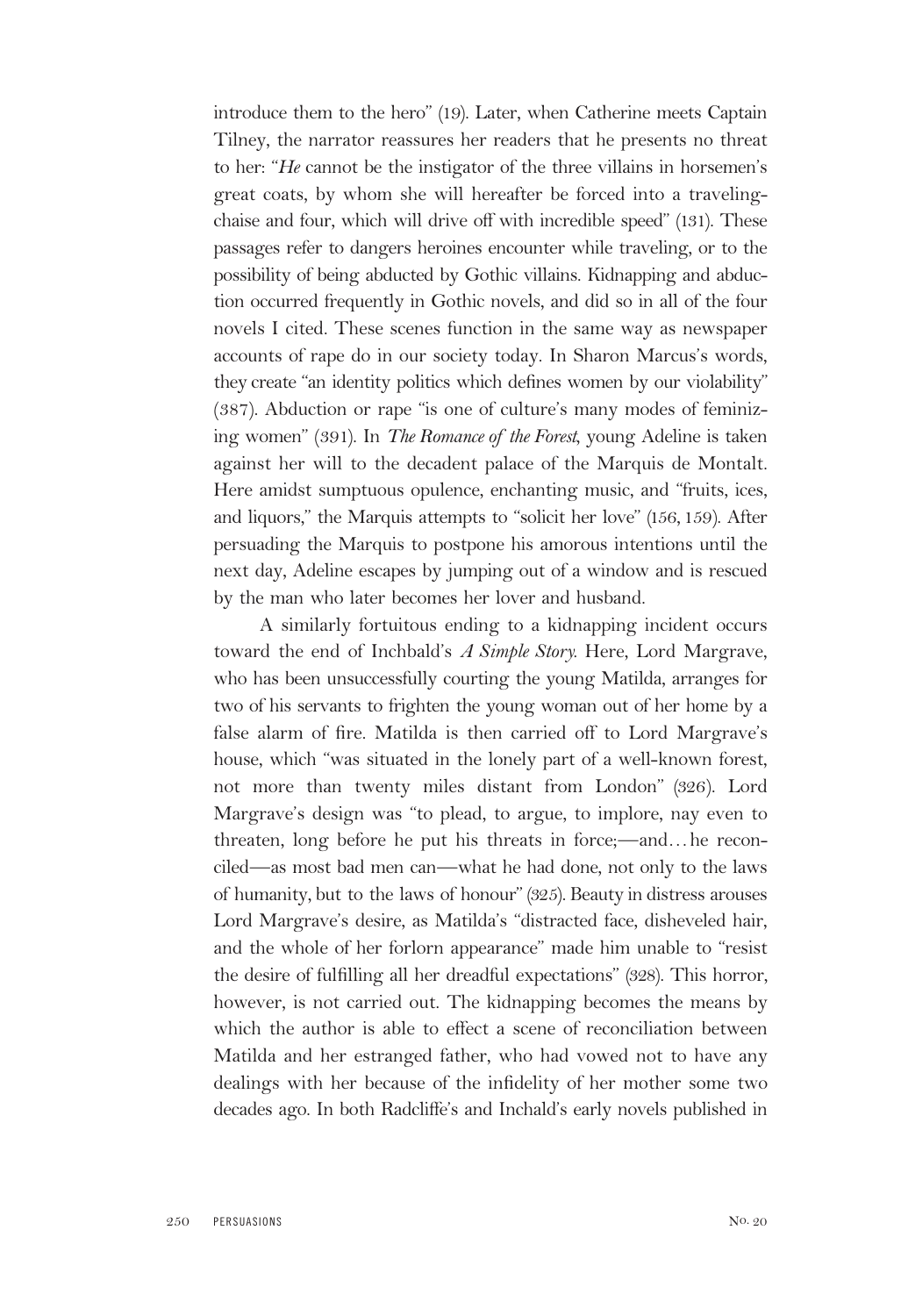the first half of the decade, the criticism of patriarchal power is subsumed by the conventions of the comic ending. Abusive conduct from aristocrats is anticipated by both heroines, but not fulfilled, and the girls emerge relatively unscathed. Women are reminded of their defenseless positions through these representations, but the heroines themselves experience no real harm. In Adeline's case, she becomes somewhat stronger and wiser because of the incident.

What is troubling about both of these scenes, however, is that the heroine can only escape from the clutches of the lecher by putting herself into the protection of another man, in Radcliffe's case, a lover, in Inchbald's case, a father figure. Both resolutions, which work to the good of the heroines, nevertheless reveal the precarious situation of the eighteenth-century woman. Female delicacy and propriety necessitated a male protector, and this protection is shown to be somewhat arbitrarily given. Austen mocks these kidnapping scenes by her allusions to what could have happened to Catherine. However, in *Northanger Abbey,* she shows her awareness of the unreliable and potentially haphazard nature of male protection.

Catherine's ride to Blaize Castle can be read as a reworking of one of these abduction scenes. First of all, we remember that it is only through deception and lying that John Thorpe convinces Catherine to get into his carriage. Once Catherine sees the Tilneys walking down the street, she tells Thorpe to stop. He "only lashed his horse into a brisker trot" and even with repeated entreaties, he "only laughed, smacked his whip, encouraged his horse, made odd noises, and drove on" (87). Catherine, though "angry and vexed," was "obliged to give up the point and submit" (87). While this incident is not comparable to the dangers of the kidnapped heroines in Radcliffe and Inchbald, through it Austen highlights the potential cruelty of a patriarchal figure like Thorpe. While Thorpe has no intention of seducing Catherine at this point, his wielding of the whip, his glee at her helplessness, his control of the situation reveal Austen's recognition of the ease with which a comic social encounter could turn into a kind of Gothic horror. Notwithstanding Butler's view that Austen's politics were those of a "conservative Christian moralist of the 1790s" (*Jane Austen,* 164), it is through little vignettes like this one that Austen demonstrates her sensitivity to and understanding of the concerns raised by radical writers of her time. In her *Vindication of the Rights of Woman,* Mary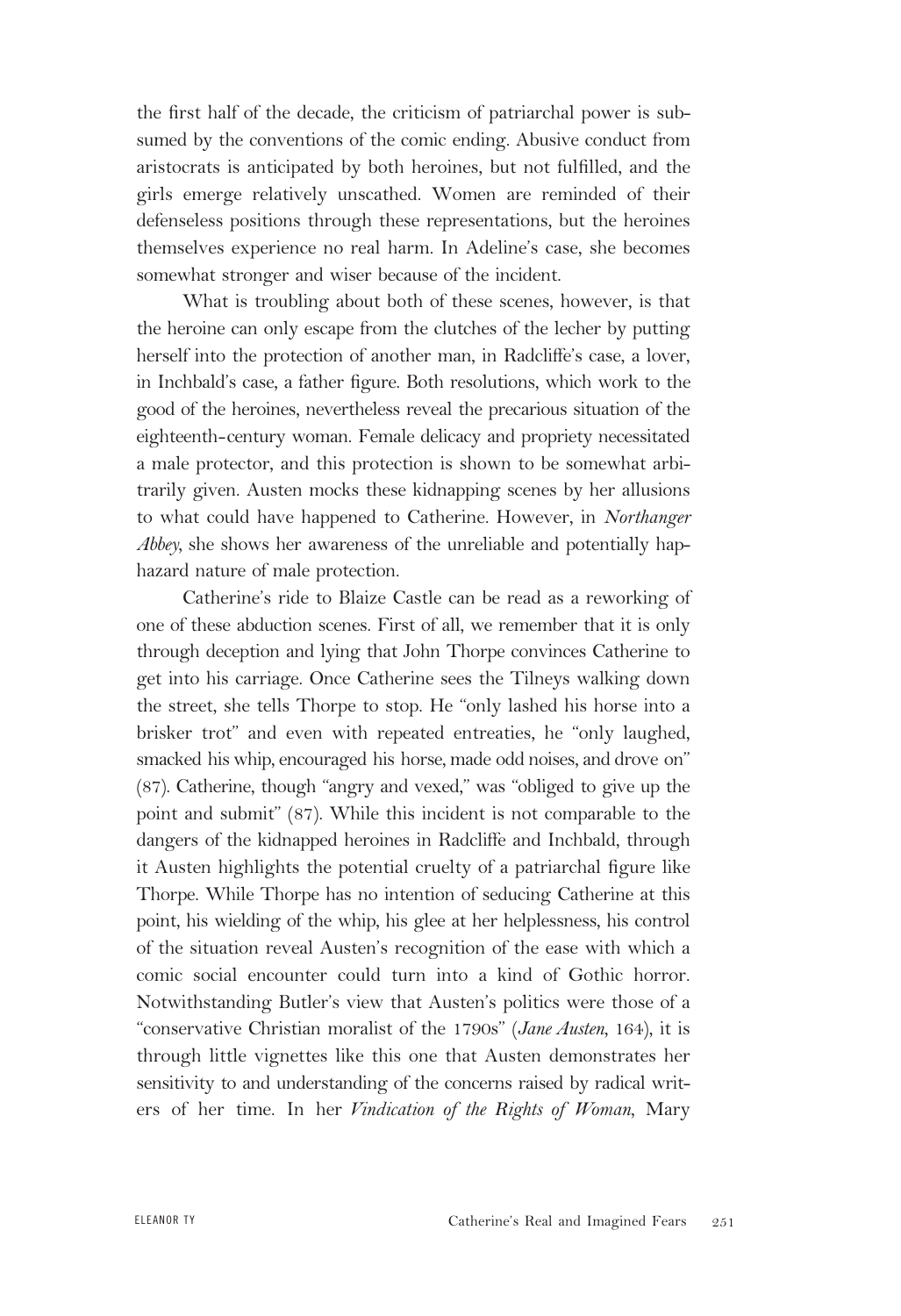Wollstonecraft had complained about the fact that women were "educated for dependence," had "to act according to the will of another fallible being, and submit, right or wrong to power" (48). Against her will, Catherine does submit to the power of the whip-wielding Thorpe.

By the late 1790s, the debates about authority, freedom, and the rights of women became more overt and intense. Radicals such as Robinson and Hays made use of the images and discourse of the French Revolution to argue for the improvement of female education, and to criticize tyrannical male power. They were themselves empowered by the examples of the reformers in England as well as the women of the new Republican. The Gothic genre, which tended to make use of instability, extravagance, the nightmarish qualities of the unconscious (Napier), proved to be an ideal form to illustrate the fears of middle-class women about their limited position and power in English society. Women's anxieties about the lack of control of their subjectivities, their bodies, their property could be explored in Gothic novels. In Robinson's *The False Friend,* for example, Gertrude, the heroine, is kidnapped not once but twice in the four volumes.

The first time, the villain Treville, modelled after Samuel Richardson's Lovelace, attempts to seduce Gertrude in the very chamber where her patroness or stepmother, has just expired. In this rather macabre sequence, Gertrude is given a bequest of  $\text{\textsterling}20,000$  by the patroness before she dies, and is immediately harassed by Treville, who desires her body and her inheritance. As well as demonstrating the connection between economic and sexual vulnerability, the scene links maternal affection to horror and death. Gertrude is revulsed, "The bed on which [her stepmother] died, the chamber in which she closed the scene of mortal anguish, and the presence of the being whose unkindness had destroyed her, filled my mind with sensations so torturing that reason began to sicken, and I was yielding myself to the dominion of despair" (322). The body of the mother is used to render the body of the young girl monstrous to herself. However, this kidnapping does not end tragically, as Gertrude manages to seize a nearby pistol, fires at her assailant, and injures him on his right side.

The next time she is kidnapped, by the same man, she does not need to use a pistol. She bravely challenges him verbally instead, by saying: "cruelty and cowardice are invariably associates. You dare not carry insult farther; because you are aware that it will not pass unpun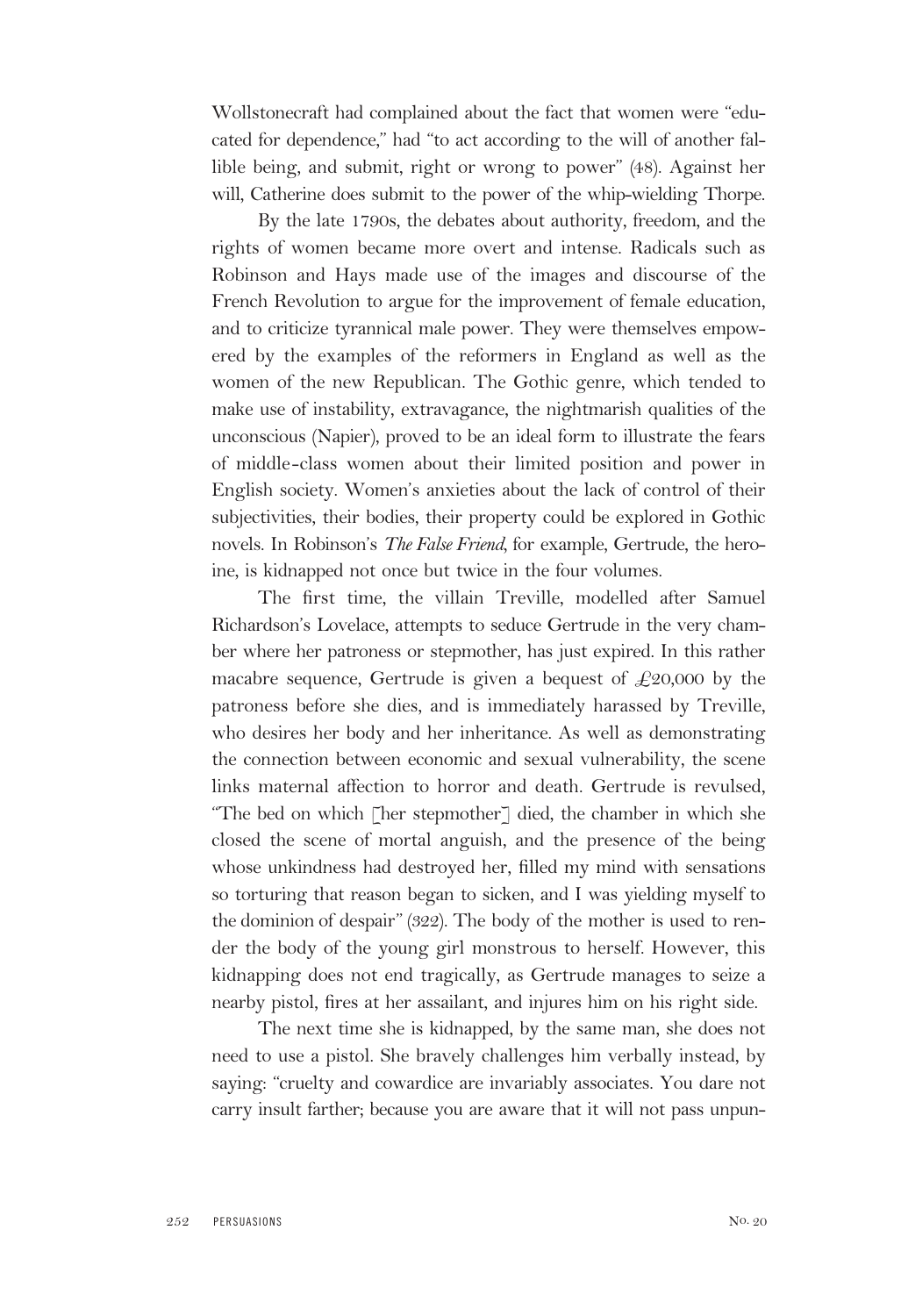ished" (61). This time she is rescued by an admirer, Mr. Ashgrove, whose sister, ironically, does die a few pages later after being seduced and betrayed by the same villain. The number of abductions, seductions, and death scenes in *The False Friend* seems somewhat unreal and excessive, but they were, for Robinson, a way of highlighting the suffering and the dark, dreamlike quality of the lives of women who were at the mercy of abusive males. In Robinson's own life, the relationship between women and men was always precarious and unequal. She had been at one time a beautiful actress and the favored mistress of the Prince of Wales (later George IV), but afterwards was left impoverished and without a career. In her novels, her heroines often placed their trust in the wrong man. Gertrude says of Denmore, whom she idolizes: "Taught to consider you as the most perfect of created beings, I entertained no fear that evil could proceed from the source of such benevolence; I loved you, before I questioned my heart upon the subject…. I am the slave of my unconquerable passion" (79,90). In the last few pages of the novel, however, Gertrude discovers that this man, Denmore, was her mother's lover, and that she is his illegitimate daughter. Unbeknownst to her, she has been in love with her father all this time. After this discovery, she dies, overwhelmed by the horror of it all.

A series of horrific events, including abduction, pursuit, and confinement, that result in a tragic end also occurs to the heroine of Hays's *The Victim of Prejudice.* Hays, who was a friend and admirer of Mary Wollstonecraft, had written a number of essays and tracts about the need for "degraded woman to assert her right to reason" (84). Like Wollstonecraft and Robinson, she, too, believed that women were far too dependent on men: "Young women without fortunes, if they do not chance to marry…have scarce any other resources than in servitude, or prostitution" (85). Her second novel, published at the end of the decade, illustrates the detrimental effects of this dependence. In contrast to the plain Catherine Morland, Hays's heroine, young Mary Raymond, seems initially to be destined to be a grand heroine. She is "tall, blooming, animated, [her] features were regular, [her] complexion a rich glowing brunette, [her] eyes vivacious and sparkling; dark chestnut hair shaded [her] face, and floated over [her] shoulders in luxuriant profusion; [her] figure was light and airy, [her] step firm, [her] aspect intelligent, and [her] mind inquisitive"  $(5)$ . At ten years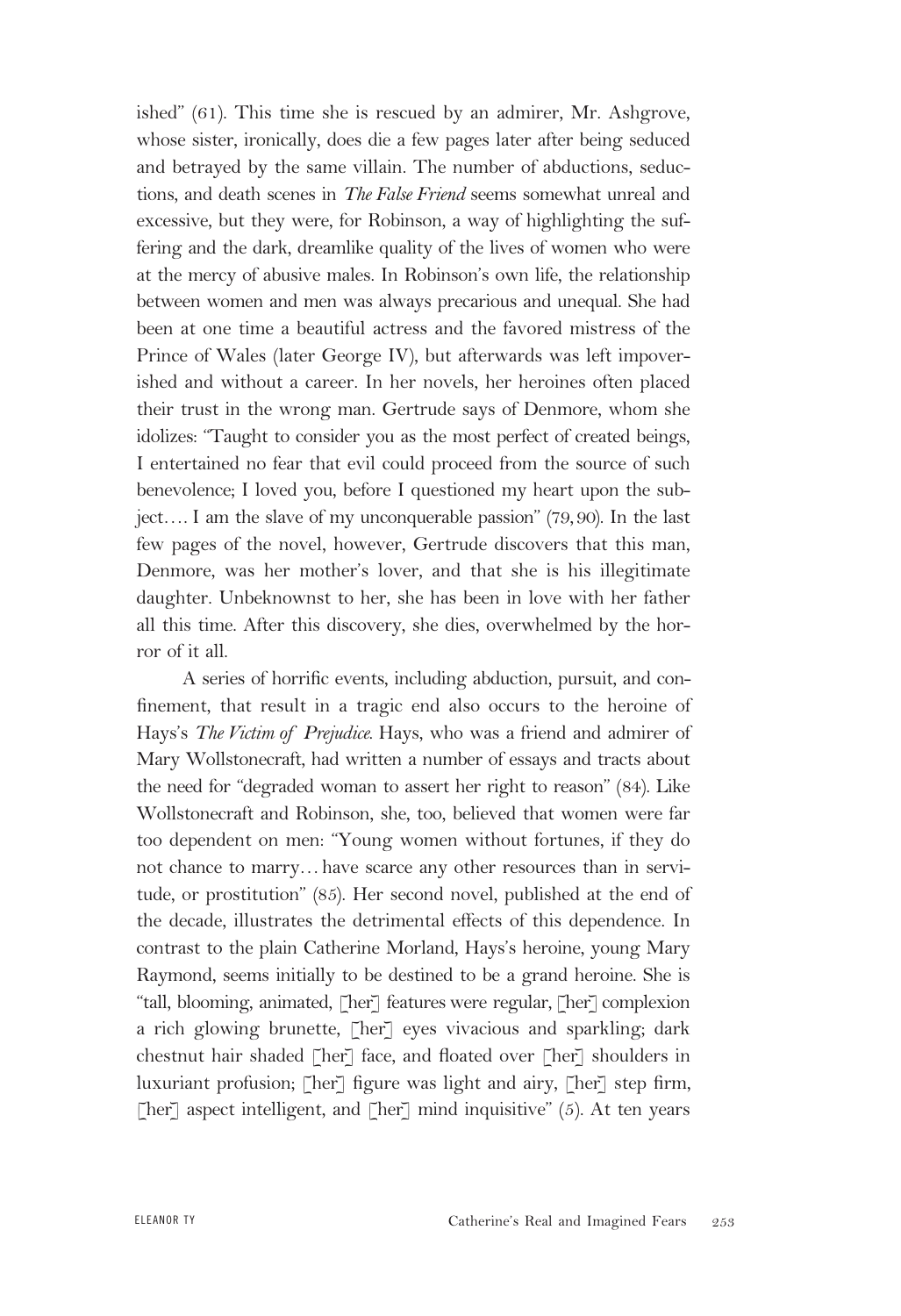of age, Mary "could ride the forest-horses without bridle or saddle; could leap a fence or surmount a gate with admirable dexterity; could climb the highest trees, wrestle with the children of the village, or mingle in the dance with grace and activity" (5). However, these qualities are no match for her struggle against the neighboring lord, Sir Peter Osborne, who is attracted to her and attempts to kiss her the very first time he sees her. Sir Peter is determined to have her, and upon the death of her guardian, arranges to have her abducted to his house in London. Here he promises that she will "suffer no other inconvenience or injury than a gentle restraint for a few days, to afford him an opportunity" of urging his suit (113).

This "gentle restraint" by the lord who should have been her protector turns into a Gothic nightmare for Mary. After spending eight days in a chamber where the door was "locked…on the outside" (114), Mary attempts to go downstairs for help one evening when Sir Peter was entertaining a "large company of gentlemen" (115). After successfully escaping from her chamber, she inadvertently finds herself hiding in a "small dressing-closet," which, as it turns out unluckily, belongs to Sir Peter. Here, "deaf to [her] remonstrances, to [her] supplications,—regardless of [her] tears, [her] rage, [her] despair," she is surprised by Sir Peter, and "suffered a brutal violation" (116-17). Mary experiences rape—one of the worst fears of Gothic heroines. What Radcliffe's and Inchbald's heroines can only imagine with terror is enacted in Hays's novel. But what is admirable about Mary is that even after the humiliation of her body, she refuses to submit to Sir Peter. When he asks her to consider reparation, she replies, "What reparation canst thou, darest thou, to propose?—I demand my liberty this moment; I insist upon being suffered to depart. No one has a right to control me. I will appeal to the tribunal of my country; I will boldly claim the protection of its laws"(117). In her speech, words like "liberty," "right," "control," and the appeal to justice are key terms that would have been familiar to readers who followed the political debates of the revolutionary period. Hays employs these politically charged terms to link the plight of her heroine, and that of women in general, to that of the revolutionaries who also claimed "liberty" and equality as subjects. These radicals were attempting to discard the traditional image of woman as delicate and weak, and insisted instead on her mental and moral capabilities.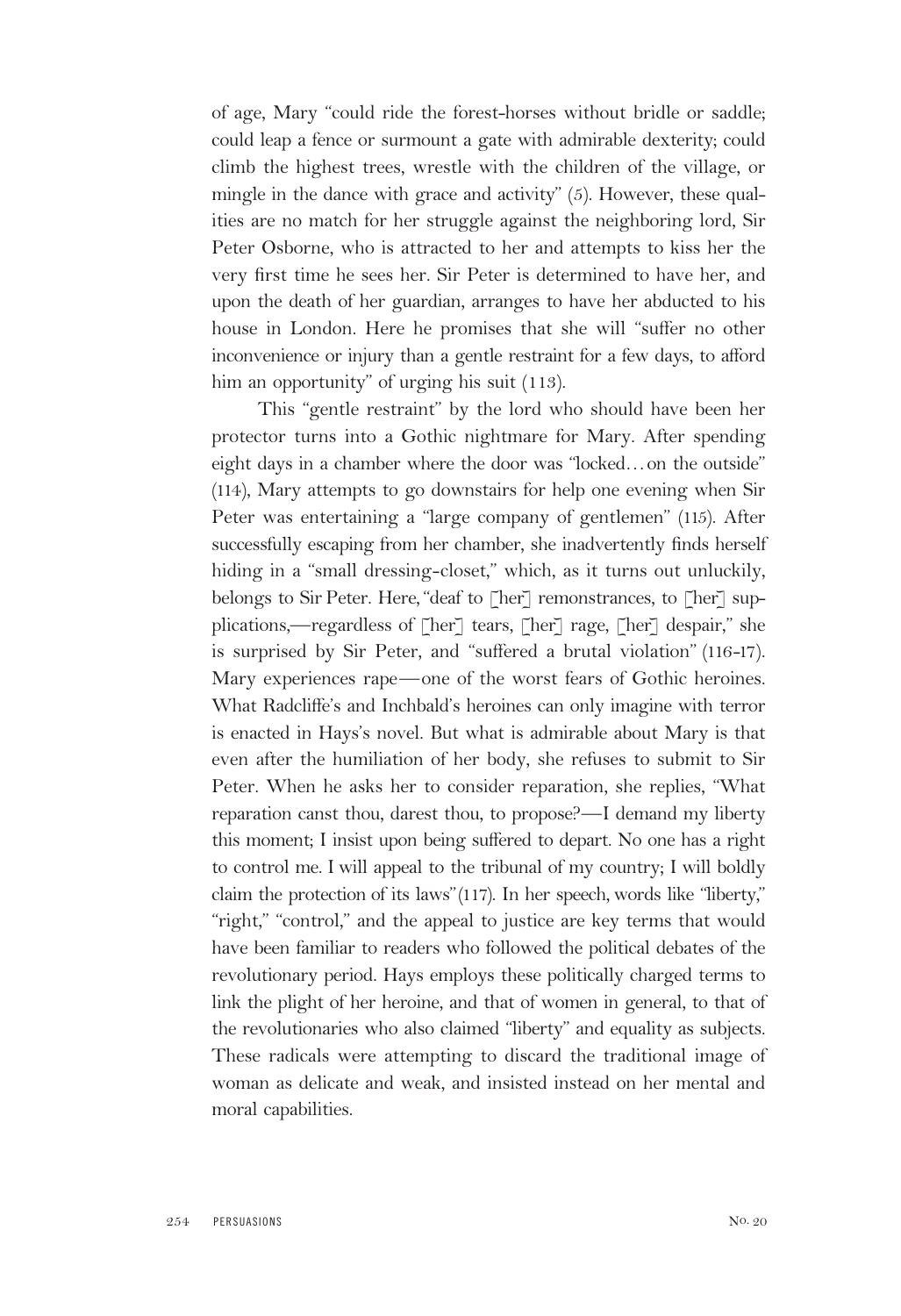Austen's novel replays some of these matters, though in a comic manner. Unlike the heroines who suffer untimely and melodramatic ends, Austen's Catherine is "'not lodged apart from the rest of the family,'" does not find "'the remains of a broken lute,'" or a"'dagger'" and "'a few drops of blood,'" as Henry teasingly promises (158, 160). She is not locked in her chamber or raped by the lord of the mansion. However, General Tilney's treatment of her once he finds out that she is not the rich heiress he believed her to be is almost as barbaric and rude as that of the villains in Gothic novels. As her host, he is supposed to be her protector while she is staying at his house. In addition, as Claudia Johnson notes, the "General's superior position obligates him to consider the care of dependents, let alone invited guests, more conscientiously" (*Jane Austen,* 45). Catherine's villain "is not only a repressive father, but also a self-professed defender of national security" (35). While negating the surmises about Tilney as tyrant and murderer of his wife, which originated from Catherine's overactive and literal imagination, Austen nevertheless shows that aspects of the Gothic were present, even in such a civilized age and in England. The General's order of sending Catherine off without warning or explanation, unattended on "a journey of seventy miles by post" is, as Catherine thinks, "as incomprehensible as it was mortifying and grievous" (226). General Tilney might not be as reprehensible as Radcliffe's Montoni, but we agree with Catherine's parents, who note that "in forcing her on such a measure, General Tilney had acted neither honourably nor feelingly neither as a gentleman nor a parent" (234).

The reasons for his actions are, in fact, not as different from those of the villains we have seen in other Gothic novels. General Tilney does not seduce Catherine because he desires her body, but because he covets what he believed she possesses. His actions proceed from greedy and mercenary motives similar to those of villanous characters, such as the Marquis de Montalt in *The Romance of the Forest* and Treville in *The False Friend.* Initially, he courts her and encourages Henry to do so because he mistakenly believes her to be the "future heiress of Fullerton" (245). Later when Thorpe corrects him by telling him that Catherine actually comes from a large family, "by no means respected in their own neighbourhood" and that they were "a forward, bragging, scheming race" $(246)$ , he commits the act that, as Austen notes, is almost as cruel as "murdering or shutting up his wife" (247). This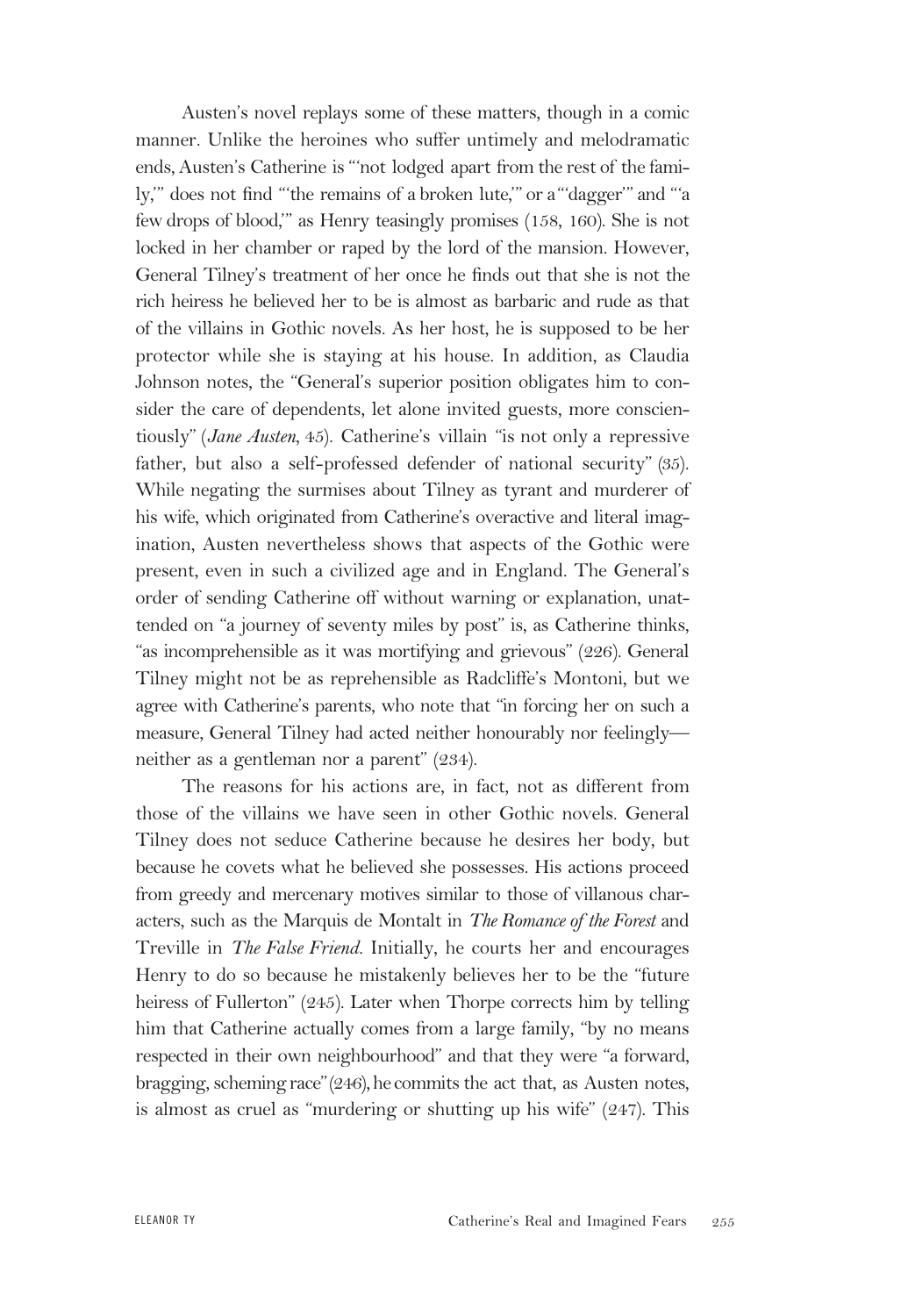analogy, made by the author herself, reveals her awareness of the fragile boundaries between polite and atrocious conduct, between acceptable and unacceptable behavior. For a man like General Tilney, who was "accustomed on every ordinary occasion to give law in his family," opposition is intolerable  $(247)$ . Contemporary readers who were, by then, sensitized to the corrupt and decaying tendencies of the upper class and aristocrats would make connections between General Tilney's actions as a domestic tyrant and his potential abuse of power in the national or political realm.

In addition, what Gothic novels tend to explore is the desiring female body. Not only are Gothic heroines desirable, they also, unconsciously or consciously, search for that which they cannot or are not permitted to have. A number of psychoanalytic critics have made the comparison between the Gothic castle and a woman's body. For example, Cynthia Griffin Wolff notes that "danger is palpably equated in these fictions with a specialized form of 'inner space.'" The "treacherous cave, tunnel, basement, secret room" have "overtly sexual implications" (209). Similarly, Norm Holland and Leona Sherman state that "the castle delineates a physical space that will accept many different projections of unconscious material" (219). Among the possible interpretations of the castle are: a maternal space, whether nurturing and/or sexual; an idealized past containing a family romance; and an inside that houses a secret, to be penetrated (226). What I want to discuss in the last part of my essay is not so much what happens to female bodies as what female bodies want to happen in these suggestive Gothic edifices. For there is a tendency among critics to see Gothic heroines as innocent, helpless, and passive, as creatures who react, rather than agents who act. While it is true that many of them arrive at the castle not of their own accord, but because they are kidnapped, or out of economic or social necessity, their actions, once inside the boundaries of the castle, reveal their desire for adventure, and their wish to experience what lies beyond their reach. I associate these tendencies with the general mood of the revolutionary period, which was a willingness to step out of tradition or to go beyond traditionally prescribed boundaries.

In *The Romance of the Forest,* despite her youth and delicacy, Adeline finds herself curious about and attracted to the figure of the Marquis. During one occasion, upon seeing the Marquis enter the abbey, she feels "an emotion, whose cause she did not trouble herself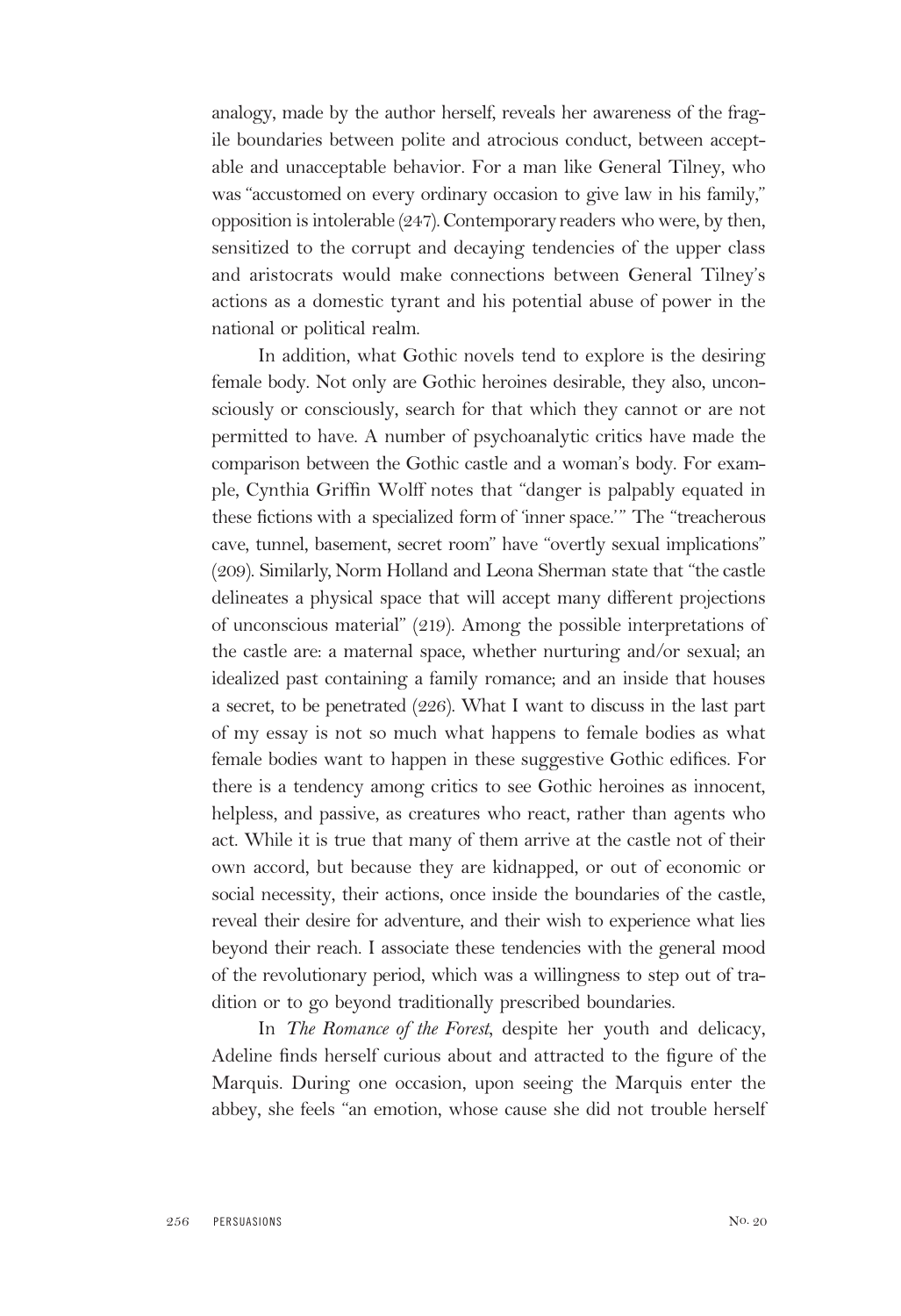to inquire for" (98). This emotion "made her instantly retreat from the window," only to lead "her thither again as hastily" (98). Later, she says that she disliked the Marquis's "general disposition" (130), but at one point, she finds her spirit sinking "into languor" when he takes leave of them and she is bereft of his "animated conversation" (100). What Adeline feels is both attraction to and repulsion for the Marquis. For her, he represents the out-of-the-ordinary, the worldly, and the decadent. He is, at first, slightly intimidating, but later becomes menacing, as he threatens her sexually. Critics tend to cast figures such as the Marquis de Montalt or Montoni from *The Mysteries of Udolpho* as the demon lover, one who represents "dangerous sexuality" for the young heroine (Wolff 208). However, what is interesting about these figures is that they have three similar characteristics. They are, more often than not, older than the heroine, usually about the age of her father; second, they come from the upper class or are aristocrats; and third, they are powerful figures of authority. This unequal relationship holds true for the protagonists in *The Romance of the Forest, A Simple Story,* and *The False Friend.*

Instead of seeing the attraction of these girls to the father figures as simply enacting "dramas of sexual initiation" (Wolff 216), I argue that what is happening in these works is a re-evaluation of the structures of the social order. Rather than simply a narrative about forbidden love, or love for the wrong man, what occurs is a more complex kind of oedipal love and loss. The girls desire the figure who represents stability, knowledge, wealth, power, and sexual experience. These traits usually also come with age. For women in the eighteenth century who could not possess property, who were not given much education, and who had little power, these qualities in a man were especially appealing. What the young women yearn for, but then have to turn away from, is the old order, which was based on the premise of a strong patriarchal figure and on female weakness and dependence. When these patriarchs turn out to be untrustworthy, the women have to rely instead on their own instincts and intelligence. As discussed in Marilyn Butler's essays, in political terms, it is the rejection of Edmund Burke's benevolent patriarch model for Tom Paine's more egalitarian new order. The heroes whom the heroines end up marrying, if they do marry, are frequently not titled, and have had to struggle in order to win the love of the women.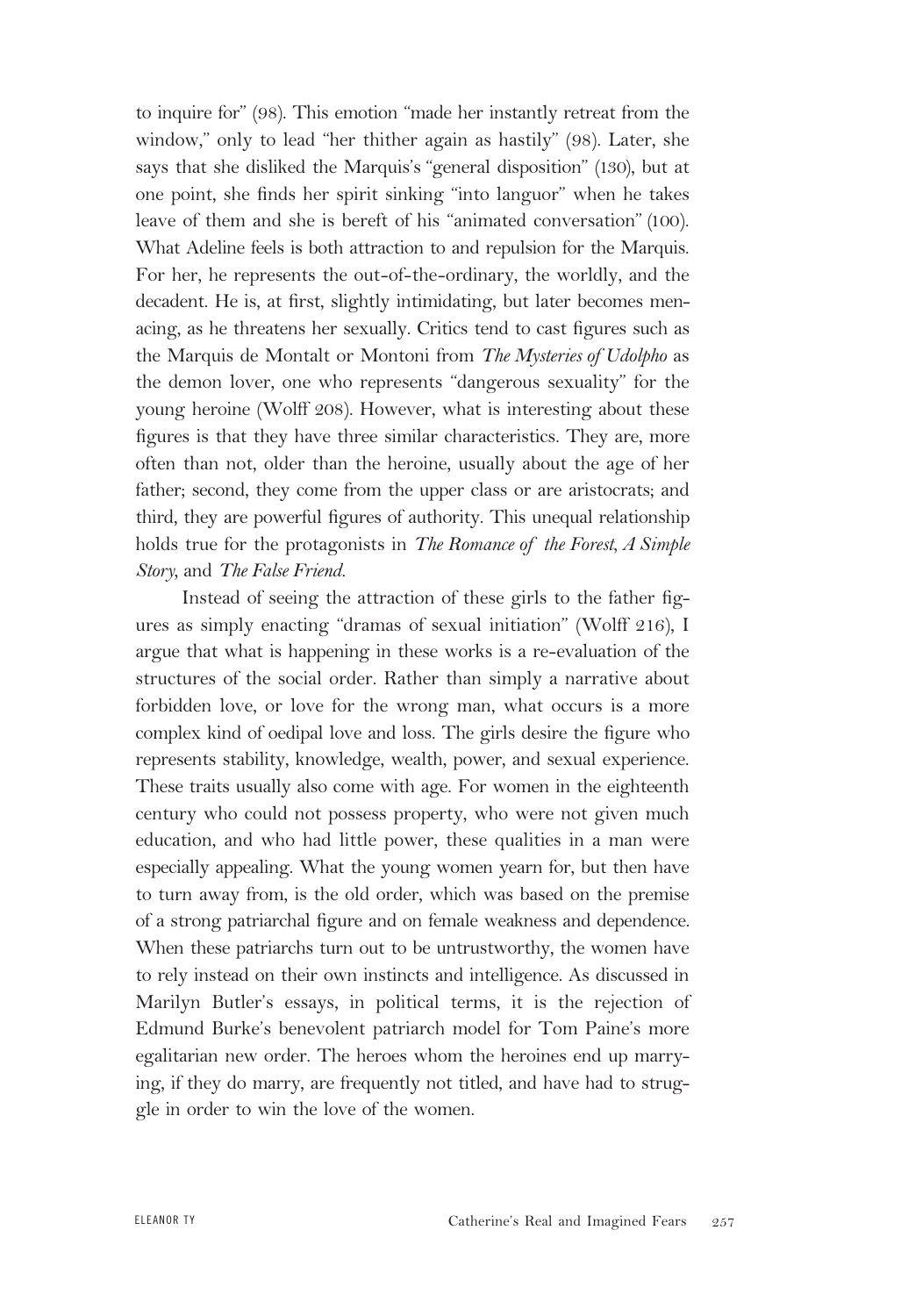In *Northanger Abbey,* Austen replicates these conventions in the relationship of Catherine and the General. Catherine does not exactly find General Tilney sexually attractive. But, in *Northanger Abbey,* she seems inordinately curious about his love life. She wonders if his wife was "a very charming woman," if she was "handsome," if she was unhappy in marriage, if he was "an unkind husband," and if he "loved her"(180). As in the father figures of the other novels, he, too, proves to be an unworthy example of the benevolent patriarch, even if he does own an elegant house and has impeccable taste in food. In her own way, Catherine undergoes the same scenario as her Gothic counterparts. She, too, must learn that the father figures of the world fall short of the benevolent ideal. She, too, learns that wealth and power can corrupt, and can be abused, though not in the literal way she had imagined.

Finally, what convinces me that Gothic heroines are bodies who desire, as well as are desired, is their willingness to transgress boundaries. Both Adeline, from *The Romance of the Forest,* and Catherine, from *Northanger Abbey,* are filled with expectancy. They want the world of the abbey to contain more than what meets the eye. They believe that their fates are destined for something far more extraordinary and exciting than simply to be a domestic woman. When Adeline discovers a secret door behind the tapestry that leads to a dark chamber, she determines "to pursue the inquiry." She thinks: "A mystery seems to hang over these chambers,... which it is, perhaps, my lot to develope" (115). Similarly, Austen's heroine resolves to explore "the forbidden door alone" (192), feeling confident "of somewhere drawing forth, in the shape of some fragmented journal" "proofs of the General's cruelty," which might "yet have escaped discovery" (193). Both girls hope to make some momentous discovery and are prepared to take risks and face dangers. They act like heroes rather than helpless heroines of a romance. Adeline's attitude has led Claudia Johnson to describe her as an "equivocal being," one who "behaves like a pretty good man, at least when her 'glowing charms' aren't in the way" (*Equivocal Beings,* 78).

Such character traits link Adeline and Catherine to a radical feminist like Hays, who had expressed dissatisfaction with the circumscribed existence of women in late-eighteenth-century England. In her first novel, *Memoirs of Emma Courtney* (1796), Hays's heroine complains that women are "amused with every passing trifle; gratified by the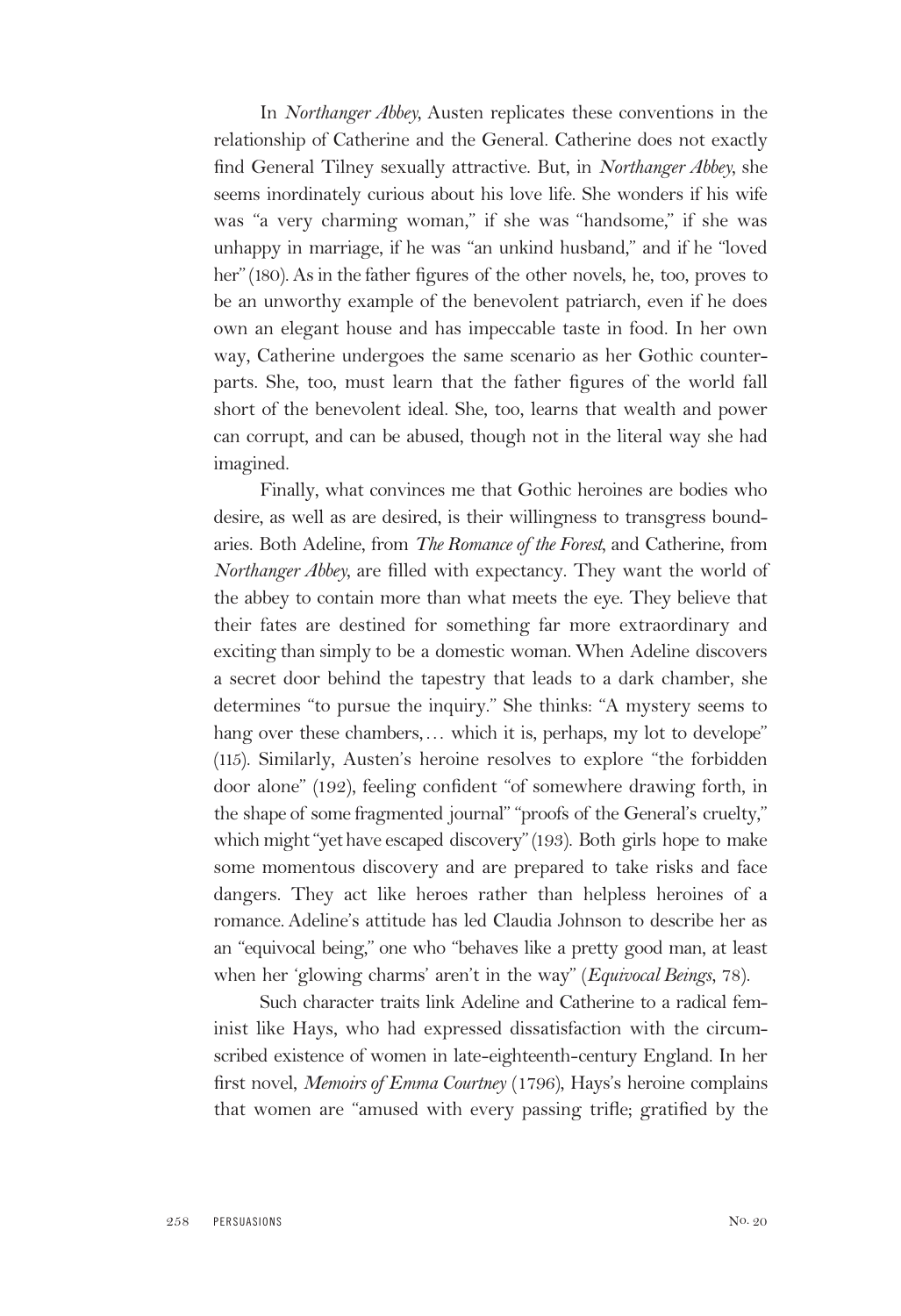insipid routine of heartless, mindless, intercourse; fully occupied, alternately, by domestic employment, or the childish vanity of varying external ornaments" (85). She notes that men and women have unequal opportunities for exercising their understandings: "While men pursue interest, honor, pleasure, as accords with their several dispositions, women, who have too much delicacy, sense, and spirit, to degrade themselves by the vilest of all interchanges, remain insulated beings, and must be content tamely to look on, without taking any part in the great, though often absurd and tragical, drama of life" (85). Adeline's and Catherine's desire to explore the dark recesses of the castle, to find out what secrets the castle contains, can be seen as a reaction to the sense of being "insulated," and having to be passive spectators of the "drama of life," as Hays calls it. They refuse to comply with the proper conduct expected of them by embarking on their forbidden explorations. Both Radcliffe and Austen, however, do not overtly endorse their heroines' sense of adventure, and the happy endings of both novels seem to negate whatever criticism of the *status quo* the middle of the narratives might raise.

In conclusion, Austen's witty rendition of what happens to female bodies in Gothic castles demonstrates her familiarity with the more radical and political Gothic novels of her time. Her use of the conventions exploited by her contemporaries reveals her understanding, if not sympathy, for the concerns raised by such women as Wollstonecraft, Hays, and Robinson. If we take *Northanger Abbey* to be a parody of Gothic novels, we have to remember that, as well as being critical of the genre, Austen is also showing her affinity to it. Linda Hutcheon reminds us that "*para* in Greek can also mean 'beside,' and therefore there is a suggestion of an accord or intimacy instead of contrast" in the word *parody* (32). Austen's text incorporates the background texts by using repetition and irony. But as Hutcheon points out, "this irony can be playful as well as belittling; it can be critically constructive as well as destructive" (32). Such constructive criticism is what Austen attempts with her textual body.